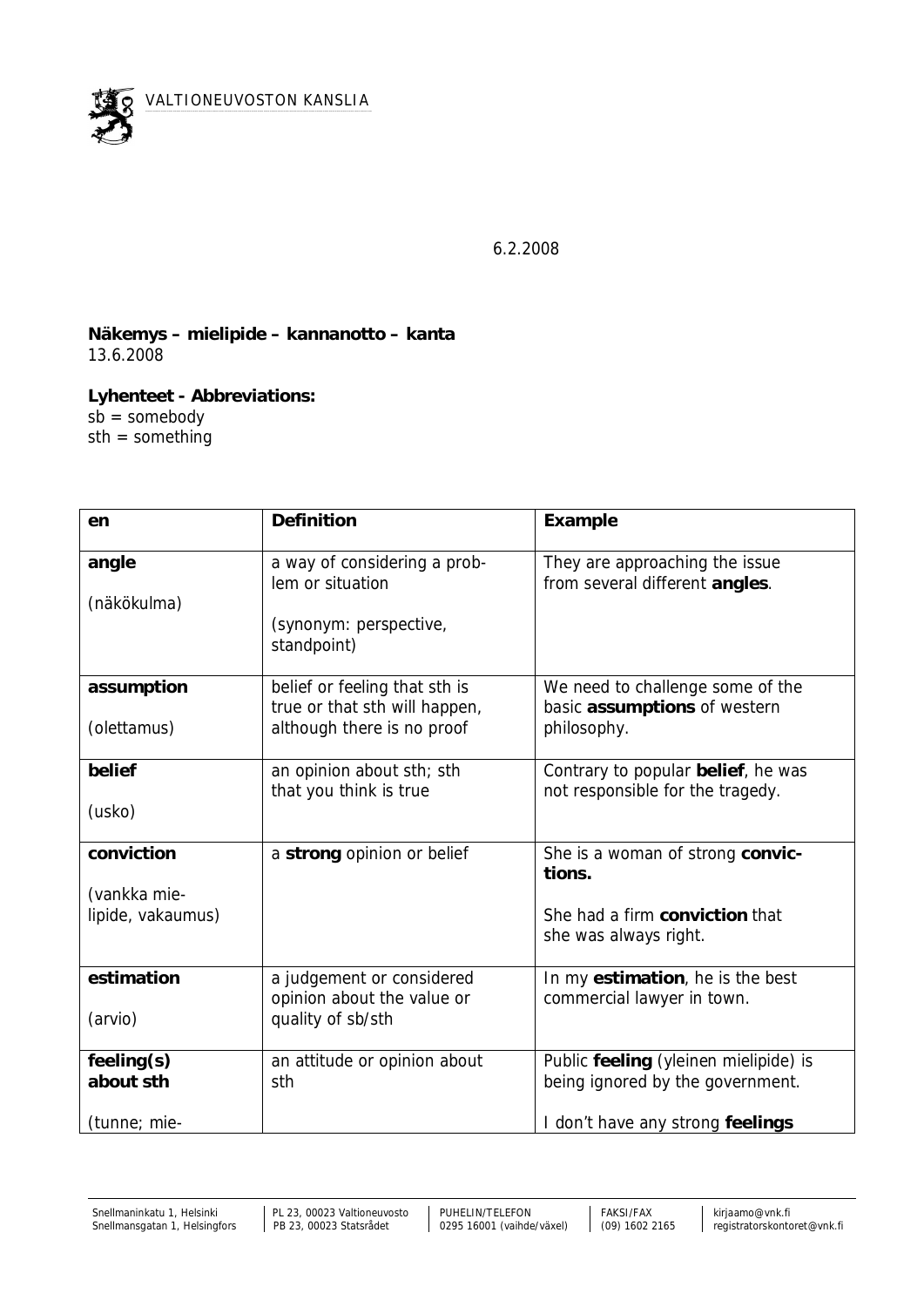| lipide)                                                         |                                                                                                                         | about it one way or the other.                                                                                              |
|-----------------------------------------------------------------|-------------------------------------------------------------------------------------------------------------------------|-----------------------------------------------------------------------------------------------------------------------------|
| feelings on sth<br>(tunteenomainen<br>mielipide)                | a belief or opinion about sth<br>especially one that is influ-<br>enced by your emotions                                | She has strong feelings on the<br>issue of abortion.                                                                        |
| idea<br>(käsitys)                                               | sb's opinion or belief about<br>sth;                                                                                    | Some of his ideas about democra-<br>cy are entirely his own.                                                                |
|                                                                 | an image in your mind of<br>what sth is like or should be<br>like                                                       | Chocolate and a piece of cake is<br>not my idea of dinner.                                                                  |
| impression<br>(vaikutelma)                                      | an idea, a feeling or an opin-<br>ion that you get about<br>sth/sb, or that sb/sth gives<br>you                         | My first impression of him was<br>favourable.                                                                               |
| interpretation<br>on/of<br>(tulkinta)                           | the particular way in which<br>sth is understood or ex-<br>plained                                                      | It is not possible for everyone to<br>put their own interpretation on<br>the law.                                           |
|                                                                 |                                                                                                                         |                                                                                                                             |
| judgement<br>(arvio tapahtu-<br>neesta; pohdin-<br>nan jälkeen) | an opinion that you form<br>about sth after thinking<br>about it carefully                                              | It was, in her judgement, the<br>wrong thing to do.                                                                         |
| notion<br>(epämääräinen<br>käsitys, aavistus)                   | an idea, a belief or under-<br>standing of sth                                                                          | She had only a vague notion of<br>what might happen.                                                                        |
| opinion<br>on/of/about                                          | your feelings or thoughts<br>about sth/sb                                                                               | Everyone had a different opinion<br>on/about the subject.                                                                   |
| (mielipide)                                                     | (synonym: view)                                                                                                         | I've changed my opinion of her.                                                                                             |
| opinion-based<br>medicine/care<br>näkemykseen                   | kokemusperäiseen tietoon ja<br>traditioon perustuva hoito,<br>joka ei täytä näyttöön perus-<br>tuvan hoidon vaatimuksia | How to Manage the Renal Patient<br>with Coronary Heart Disease: The<br>Agony and the Ecstasy of Opin-<br>ion-Based Medicine |
| perustuva lääke-<br>tiede/hoito                                 |                                                                                                                         | (Vastakohta: evidence-based medi-<br>cine/care = näyttöön perustuva                                                         |

lääketiede/hoito)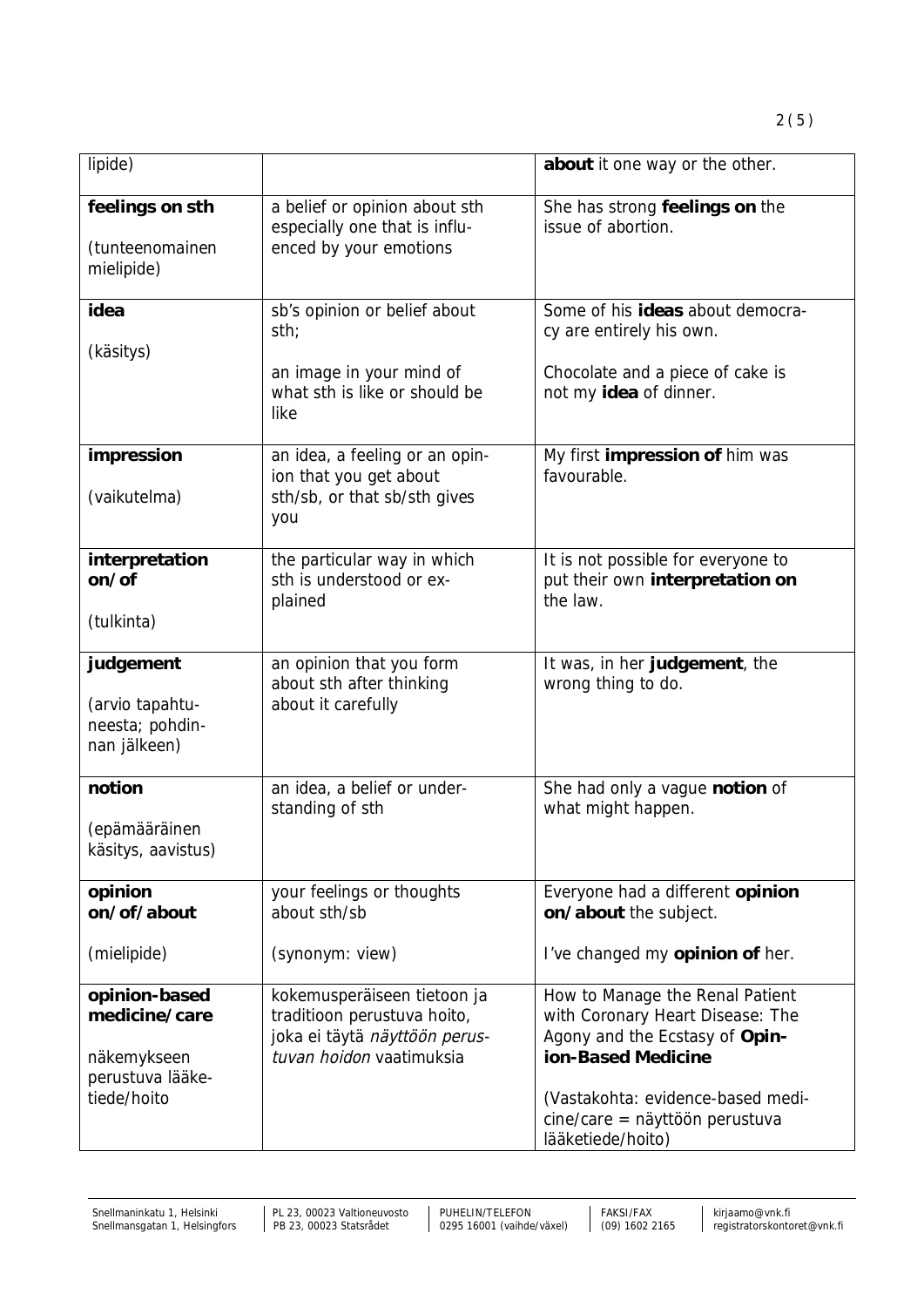| outlook                               | your general attitude to life<br>and the world                                                                           | He's got a positive outlook on life.                                                                                                                                                      |
|---------------------------------------|--------------------------------------------------------------------------------------------------------------------------|-------------------------------------------------------------------------------------------------------------------------------------------------------------------------------------------|
| (elämän- katso-<br>mus)               |                                                                                                                          |                                                                                                                                                                                           |
| perspective<br>(näkökulma,<br>-kanta) | a way of thinking especially<br>one that is influenced by<br>your beliefs or experiences<br>(synonym: angle, standpoint) | What is your perspective on this<br>issue?<br>Feminists say that the book was<br>written from a male perspective.<br>The death of his friend gave him a<br>whole new perspective on life. |
| point of view                         | the particular attitude or<br>opinion that sb has about sth                                                              | There are a number of different<br>points of view on this issue.                                                                                                                          |
| (mielipide)                           |                                                                                                                          |                                                                                                                                                                                           |
| position                              | an opinion or judgment on a<br>particular subject, especially                                                            | What is the party's position on tax<br>reform?                                                                                                                                            |
| (kanta; poliittinen<br>kanta)         | the official opinion of a gov-<br>ernment, a political party, or<br>sb in authority                                      |                                                                                                                                                                                           |
| reading                               | the particular way in which<br>you understand a book, situ-                                                              | Hers was a literal reading of the<br>text.                                                                                                                                                |
| (tulkinta)                            | ation, etc.                                                                                                              |                                                                                                                                                                                           |
|                                       | (synonym: interpretation)                                                                                                |                                                                                                                                                                                           |
| sentiment                             | a feeling or an opinion, es-<br>pecially one based on emo-                                                               | This is a sentiment I wholeheart-<br>edly agree with.                                                                                                                                     |
| (tuntemus;<br>yleinen mielipide)      | tions rather than practical<br>reasons;                                                                                  | National sentiments that threat-<br>ened to split the country.                                                                                                                            |
|                                       | an attitude that is based on<br>sb's thoughts and feelings                                                               | Public sentiment rapidly turned<br>against the issue.                                                                                                                                     |
|                                       |                                                                                                                          | popular sentiment $=$ what most<br>people think                                                                                                                                           |
|                                       |                                                                                                                          | an opinion poll to determine popu-<br>lar sentiment towards the indus-<br>try                                                                                                             |
|                                       |                                                                                                                          | Sentiments ran high                                                                                                                                                                       |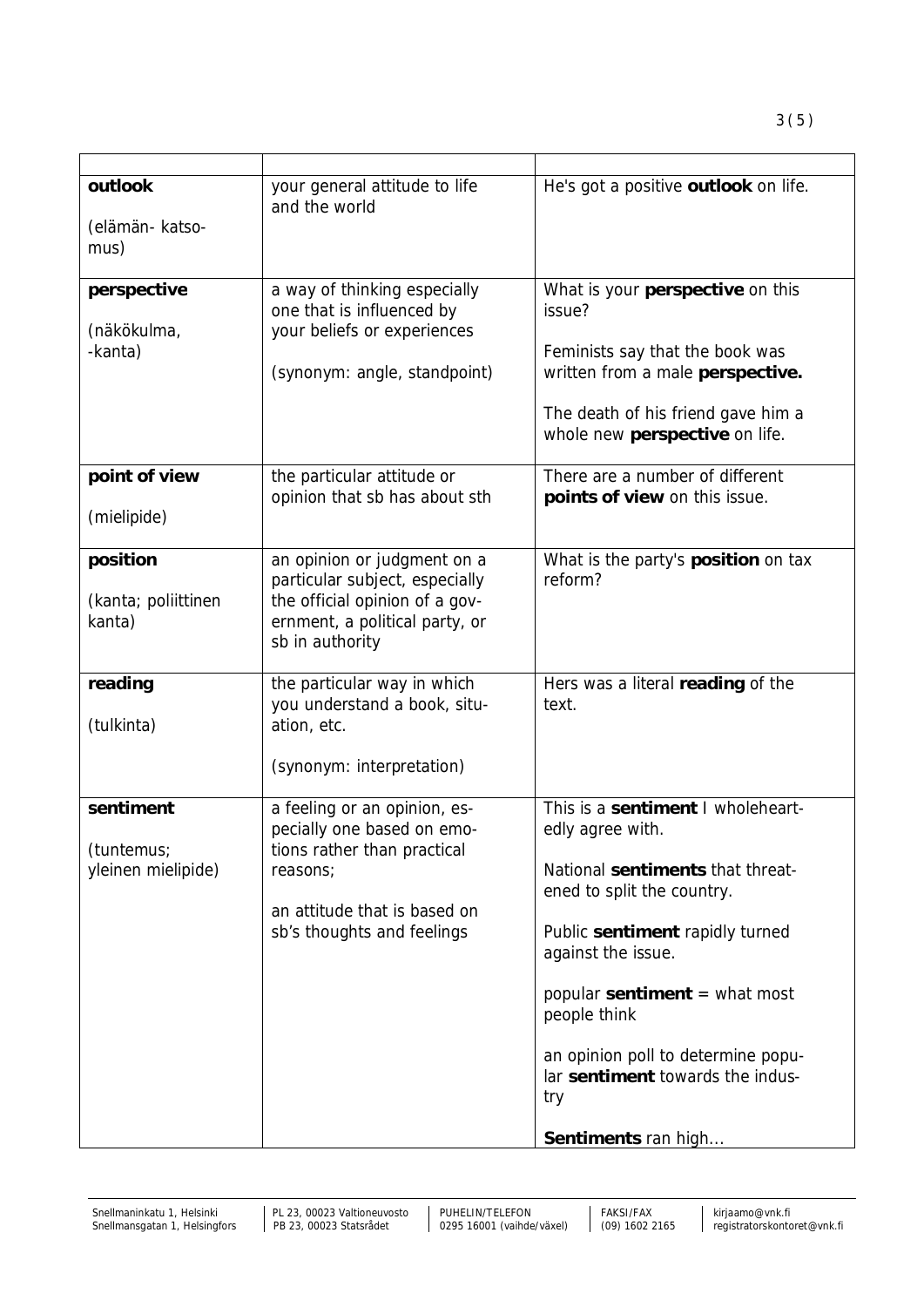| slant<br>(asenne; suh-<br>tautuminen; tar-<br>koitushakuinen<br>mielipide) | a way of writing about or<br>thinking about a subject that<br>is based on a particular opin-<br>ion or set of ideas:<br>journalistic or opinion-based<br>commentary;<br>(sometimes derog.) a partic-<br>ular way of looking at or ex-<br>pressing facts or a situation | The article had an anti-union<br>slant.<br>Each article has a slightly different<br>slant on the situation. |
|----------------------------------------------------------------------------|------------------------------------------------------------------------------------------------------------------------------------------------------------------------------------------------------------------------------------------------------------------------|-------------------------------------------------------------------------------------------------------------|
| stance                                                                     | an opinion that is stated pub-<br>licly, but still can be changed                                                                                                                                                                                                      | What is your stance on environ-<br>mental issues?                                                           |
| (julkinen mie-<br>lipide/kanta)                                            | (cf. "stand")                                                                                                                                                                                                                                                          | He has changed his stance on<br>monetary union.                                                             |
| stand (on)                                                                 | a position or opinion that you<br>state firmly and publicly                                                                                                                                                                                                            | She was accused of not taking a<br>stand on feminism or civil rights.                                       |
| (julkinen mielipi-<br>de/kanta)                                            | (cf. "stance")                                                                                                                                                                                                                                                         |                                                                                                             |
| standpoint<br>(näkökulma)                                                  | a point of view or way of<br>thinking about ideas and<br>situations                                                                                                                                                                                                    | He is writing from the standpoint<br>of someone who knows what life is<br>about.                            |
|                                                                            | (synonym: perspective,<br>angle, vantage point)                                                                                                                                                                                                                        |                                                                                                             |
| thoughts<br>(ajatus; käsitys)                                              | a way of thinking about sth                                                                                                                                                                                                                                            | I'd like to hear your thoughts on<br>the subject.                                                           |
| understanding                                                              | the particular way in which<br>sb understands sth;                                                                                                                                                                                                                     | My understanding of the situa-<br>tion is that                                                              |
| (ymmärtämys;<br>käsitys)                                                   | the way in which one judges<br>the meaning of sth                                                                                                                                                                                                                      |                                                                                                             |
|                                                                            | (synonym: interpretation)                                                                                                                                                                                                                                              |                                                                                                             |
| vantage point<br>(näkökulma)                                               | a way of thinking about<br>things that comes from your<br>own particular situation or<br>experiences                                                                                                                                                                   | From today's vantage point the<br>war seemed pointless.                                                     |
| view                                                                       | a personal opinion about sth;                                                                                                                                                                                                                                          | This evidence supports the view                                                                             |